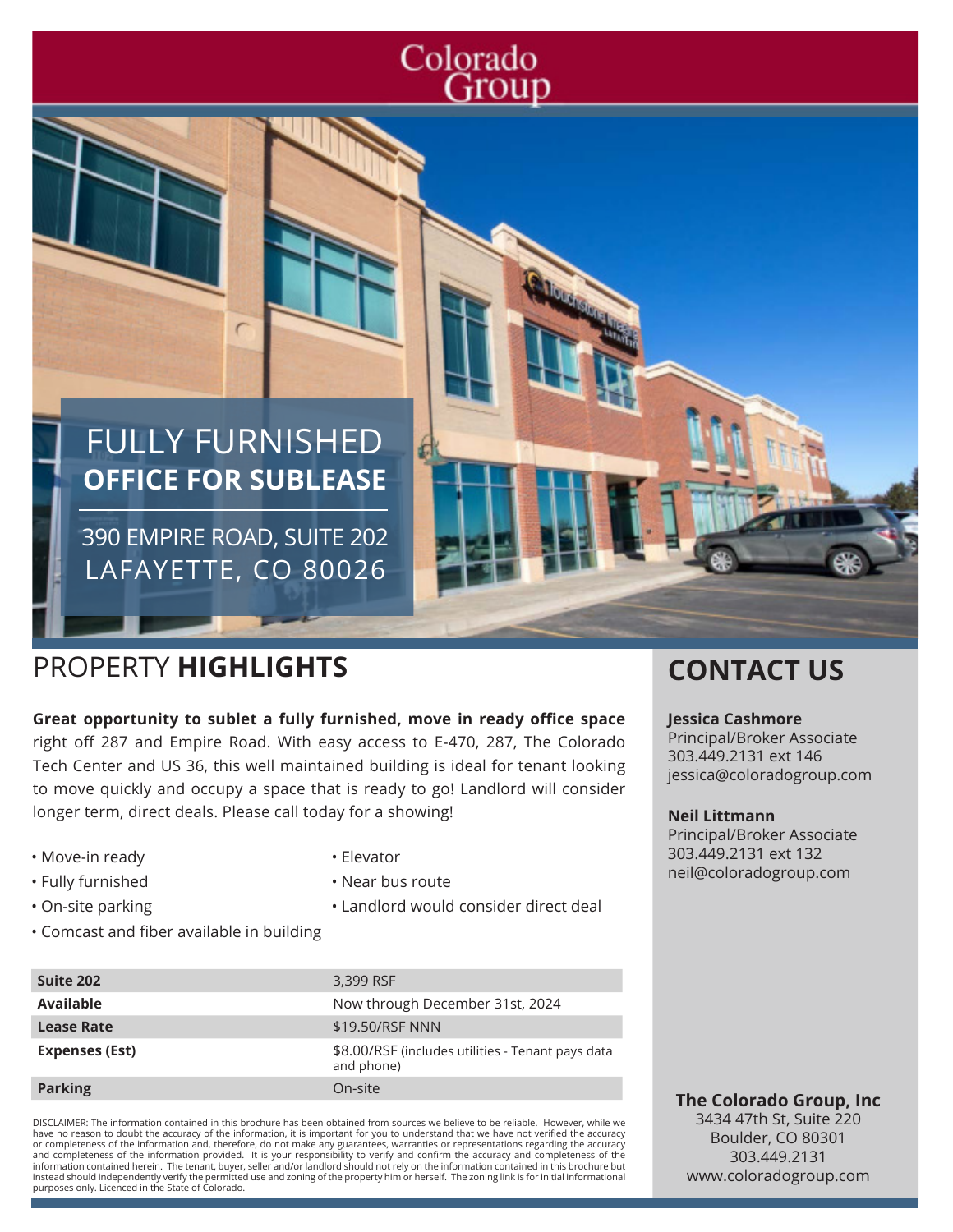#### FULLY FURNISHED OFFICE FOR SUBLEASE 390 EMPIRE ROAD, LAFAYETTE, CO 80026

#### PROPERTY **PHOTOS**



Colorado<br>Group

**The Colorado Group, Inc. | 3434 47th St, Suite 220, Boulder, CO 80301 | 303-449-2131 | www.coloradogroup.com** \* For a complete disclaimer, please see page one of this brochure.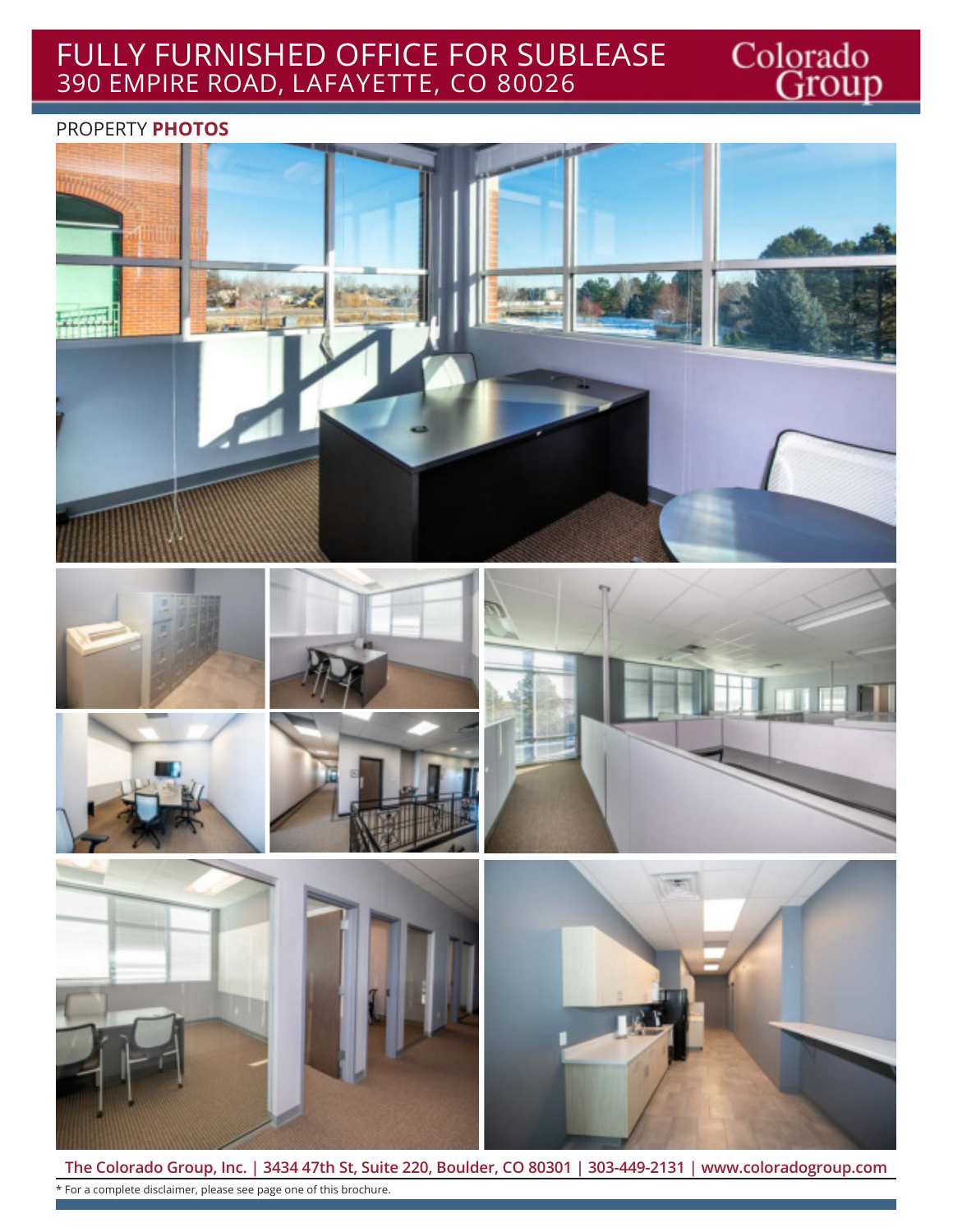FULLY FURNISHED OFFICE FOR SUBLEASE 390 EMPIRE ROAD, LAFAYETTE, CO 80026

# PROPERTY **FLOOR PLAN**  $\frac{ {{\small \text{OFFICE 42}} }}{12}$ OFFICE #1  $12^{8}$  x 12<sup>0</sup> ECTRICAL  $\begin{array}{l} \texttt{STORAGE} \\ \texttt{ROM} \\ \texttt{6} \, \texttt{0} \, \texttt{x} \, \texttt{13} \, \texttt{0} \end{array}$ SERVER<br>ROOM<br>6<sup>0</sup> x 13  $\frac{\text{CONFERENCE}}{21\ ^{0}\ \text{x}\ ^{13}\ ^{0}}$ **WORK**  $\frac{\text{AREA}}{11 \cdot \frac{9}{x} + 6}$  $\frac{\text{BREAK}}{\text{AREA}}$ iė aw I OPEN WORK  $\frac{\text{AREA}}{17^3 \times 13^6}$ ES

Colorado<br>Group



 $\frac{ {{\small \textsf{OFFICE}}\#3} }{13\text{ }^{8} \text{ x} \text{ } 12\text{ }^{6}}$ 

 $\frac{\text{OFFICE B4}}{13\ ^{\circ}\times12\ ^{\circ}}$ 

 $\frac{\text{OFFICE }46}{12^{-0} \times 12^{-6}}$ 

**The Colorado Group, Inc. | 3434 47th St, Suite 220, Boulder, CO 80301 | 303-449-2131 | www.coloradogroup.com** \* For a complete disclaimer, please see page one of this brochure.